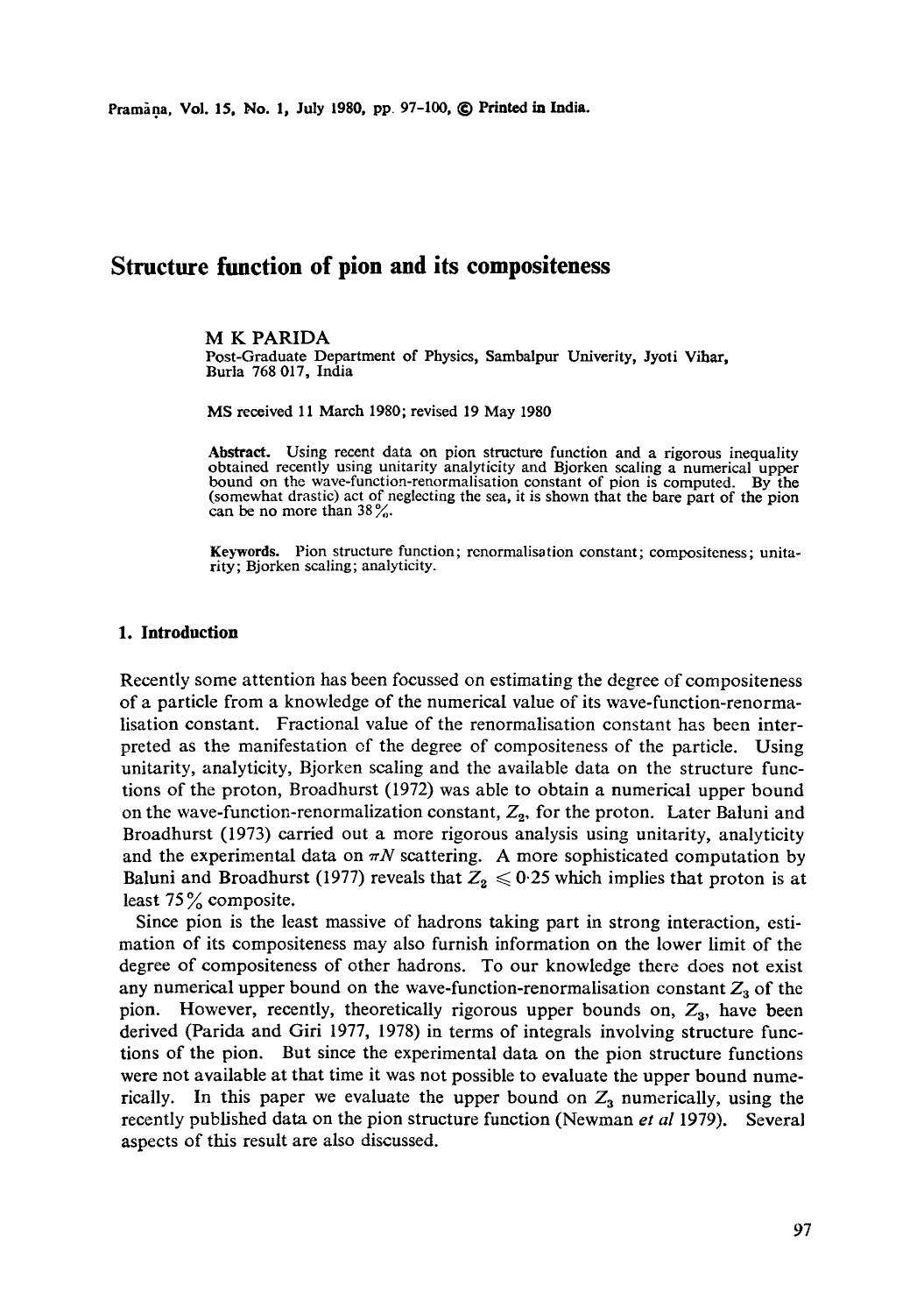#### 98 *M K Parida*

#### **2. Pion-structure function data and computation of numerical upper bound**

We follow notations adopted in earlier papers (Parida and Giri 1977, 1978). Considering the pion-photon vertex occurring in inelastic electron pion scattering and using unitarity, analyticity and the hypothesis of Bjorken scaling, in addition to establishing a theorem on the compositeness of pion, the following inequalities on the wave-function-renormalization constant have been obtained (Parida and Gift 1978)\*.

$$
\frac{Z_3}{1-Z_3} \leqslant \int\limits_{1}^{\infty} \frac{F_2(w)}{w} \frac{R(w)}{R(w)+1} \, dw \tag{1}
$$

$$
\frac{Z_3}{1-Z_3} \leqslant \int\limits_{1}^{\infty} \frac{F_2(w)}{w} \, dw. \tag{2}
$$

In (1) and (2),  $F_2(w)$  is the Bjorken limit of the structure function

$$
\lim_{\text{Bj}} \nu W_2 = F_2(w),\tag{3}
$$

and  $R(w)$  is the Bjorken limit of the longitudinal to the transverse photoabsorption cross section of the pion

$$
R(w) = \lim_{\substack{\mathbf{B}\mid \mathbf{B} \\ \mathbf{B} \\ \mathbf{B} \\ \mathbf{B} \\ \mathbf{B} \\ \mathbf{B} \\ \mathbf{B} \\ \mathbf{C} \\ \mathbf{D} \\ \mathbf{D} \\ \mathbf{D} \\ \mathbf{D} \\ \mathbf{D} \\ \mathbf{D} \\ \mathbf{D} \\ \mathbf{D} \\ \mathbf{D} \\ \mathbf{D} \\ \mathbf{D} \\ \mathbf{D} \\ \mathbf{D} \\ \mathbf{D} \\ \mathbf{D} \\ \mathbf{D} \\ \mathbf{D} \\ \mathbf{D} \\ \mathbf{D} \\ \mathbf{D} \\ \mathbf{D} \\ \mathbf{D} \\ \mathbf{D} \\ \mathbf{D} \\ \mathbf{D} \\ \mathbf{D} \\ \mathbf{D} \\ \mathbf{D} \\ \mathbf{D} \\ \mathbf{D} \\ \mathbf{D} \\ \mathbf{D} \\ \mathbf{D} \\ \mathbf{D} \\ \mathbf{D} \\ \mathbf{D} \\ \mathbf{D} \\ \mathbf{D} \\ \mathbf{D} \\ \mathbf{D} \\ \mathbf{D} \\ \mathbf{D} \\ \mathbf{D} \\ \mathbf{D} \\ \mathbf{D} \\ \mathbf{D} \\ \mathbf{D} \\ \mathbf{D} \\ \mathbf{D} \\ \mathbf{D} \\ \mathbf{D} \\ \mathbf{D} \\ \mathbf{D} \\ \mathbf{D} \\ \mathbf{D} \\ \mathbf{D} \\ \mathbf{D} \\ \mathbf{D} \\ \mathbf{D} \\ \mathbf{D} \\ \mathbf{D} \\ \mathbf{D} \\ \mathbf{D} \\ \mathbf{D} \\ \mathbf{D} \\ \mathbf{D} \\ \mathbf{D} \\ \mathbf{D} \\ \mathbf{D} \\ \mathbf{D} \\ \mathbf{D} \\ \mathbf{D} \\ \mathbf{D} \\ \mathbf{D} \\ \mathbf{D} \\ \mathbf{D} \\ \mathbf{D} \\ \mathbf{D} \\ \mathbf{D} \\ \mathbf{D} \\ \mathbf{D} \\ \mathbf{D} \\ \mathbf{D} \\ \mathbf{D} \\ \mathbf{D} \\ \mathbf{D} \\ \mathbf{D} \\ \mathbf{D} \\ \mathbf{D} \\ \mathbf{D} \\ \mathbf{D} \\ \mathbf{D} \\ \mathbf{D} \\ \mathbf{D} \\ \mathbf{D} \\ \mathbf{D} \\ \mathbf{D} \\ \mathbf{D} \\
$$

where  $w = 2m_{\pi} v / Q^2$  and  $\lim_{\text{Bi}} 2m_{\pi} w_1 = F_1(w)$ . (5)

Very recently the pion structure-function data have been extracted from the muon pair production data in pion-nucleon collision processes using the Drell-Yan formula (Newman *et al* 1979). From charge conjugation and isospin invariance it follows that the quark distribution functions for the two-valence quarks inside the pion are equal.

$$
\tilde{u}^{\pi}(x) = d^{\pi}(x),\tag{6}
$$

where  $x=1/w$ . Newman *et al* (1979) have given several equivalent fits to the structurefunction data on x  $\tilde{u}^{\pi}(x)$  for  $0.25 \le x \le 1$ , one of which can be written as

$$
f^{\pi}(x) = x \, \tilde{u}^{\pi}(x) = a x^{1/2} \, (1-x)^b \tag{7}
$$

where  $a = 0.9 \pm 0.06, b = 1.27 \pm 0.06.$  (8)

<sup>\*</sup>Note that there are some errors in writing down the inequalities (1) and (2) in the final form in the earlier paper (Parida and Girl 1978). The correct factors at the left hand side should be  $Z_3/(1-Z_3)$  instead of  $Z_3/(Z_3-1)$ .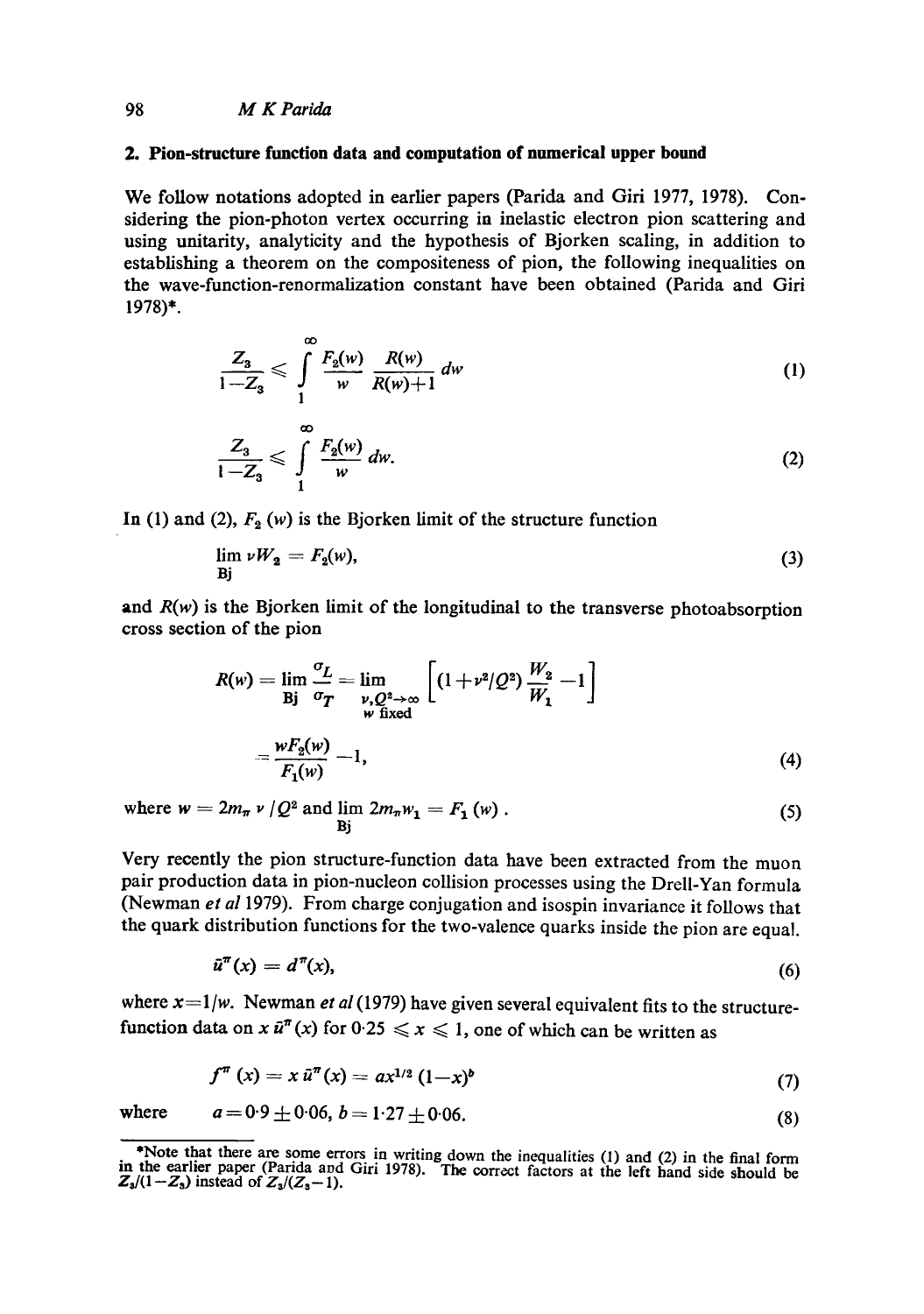# *Structure function of pion* 99

Other fits differ from (7) almost by a negligible amount for  $x \ge 0.25$  for which valence quark contribution dominates and the sea quark contribution is negligible. The formula (7) which can be extrapolated upto the region  $x = 0$  represents the valence quark contribution in the region  $0 \le x \le 1$ . Also the fit (7) is preferred to some other fits proposed by Newman *et al* because of the following attractive features: The fit leads to a finite value of the integral of the valence quark function over the range  $0 \le x \le 1$  and possesses the desirable behaviour of the type  $x^{1/2}$  near  $x = 0$  suggested by other theoretical analyses (Landshoff and Polkinghorne 1970; Kuti and Weisskopf 1971). Further, the value of b in  $(8)$  is consistent with the theoretical predictions of Altarelli *et al* (1975) and Donachie and Landshoff (1976). The pion structure function in the scaling limit due to the valence quark contributions can be written as

$$
\nu W_2 = \frac{4}{9} \times \bar{u}^{\pi}(x) + \frac{1}{9} x d^{\pi}(x),
$$
  
=  $\frac{5}{9} f^{\pi}(x),$  (9)

where we have used (6) and (7). It may be remarked that experimental data on  $R$ is not available yet for the pion. In view of this we use inequality (2) instead of (1) to calculate the numerical upper bound. Using inequality (2) and equations (7) to (9) we obtain

$$
\frac{Z_3}{1-Z_3} \leqslant \frac{5}{9} \int\limits_{0}^{1} \tilde{u}^{\pi}(x) \, dx = 0.616 \pm 0.015, \tag{10}
$$

which yields

$$
Z_3 \leqslant 0.38 \pm 0.01. \tag{11}
$$

A unity value of the wave-function-renormalisation constant implies that the particle is purely elementary, while a vanishing wave-function-renormalisation constant implies that it is composite, although the sufficiency condition for compositeness has been questioned (Hayashi *et al* 1967; Tirapegui 1972). An intermediate value of the renormalisation constant between zero and unity has been interpreted as the degree of compositeness (Broadhurst 1972; Baluni and Broadhurst 1973, 1977). In (11) the value of  $Z_3$  is less than unity by at least 0.62. This result implies that, if the sea is neglected, the bare part of the pion can be no more than  $38\%$  or the pion is at least  $62\%$  composite.

### **3. Discussion**

In obtaining the numerical upper bound we have not included possible contribution to the structure function due to sea quarks. The sea quark contribution is expected to be important near  $x = 0$  and has been suggested to be (Farrar 1974; Feynman and Field 1977)

$$
f_s^{\pi}(x) = 0.1 (1-x)^5, \tag{12}
$$